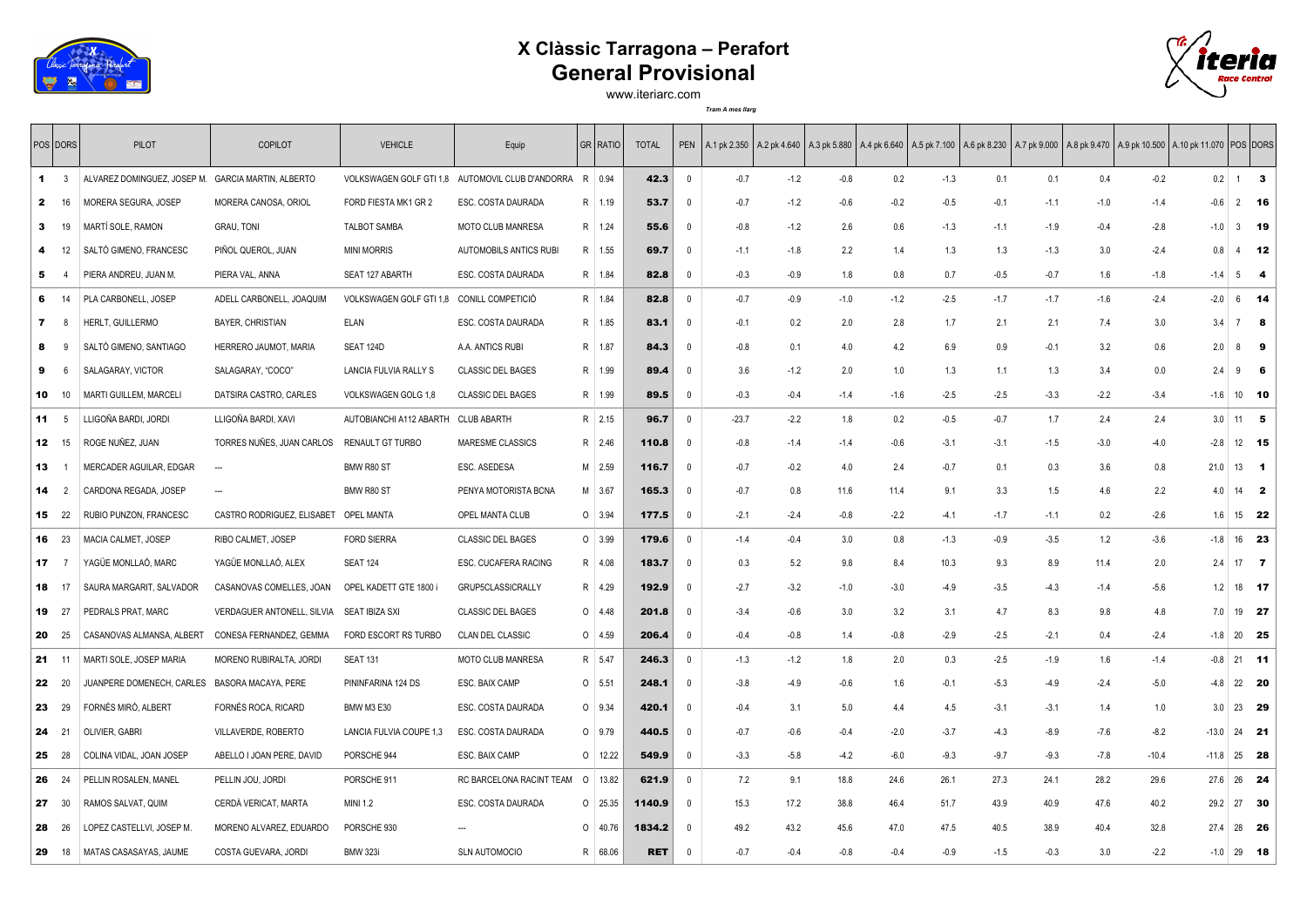

## **X Clàssic Tarragona – Perafort General Provisional**

*TramB TramC*





POS |DORS |B.1 pk 1.180 B.2 pk 3.150 B.2 pk 3.150 B.3 pk 3.700 B.4 pk 5.190 B.5 pk 7.410 B.6 pk 7.800 B.7 pk 9.150 B.8 pk 11.420 B.9 pk 13.000 B.10 pk 14.320 B.11 pk 15.700 B.12 pk 16.400 B.13 pk 18.040 B.13 pk 18.040 B.13 3 0.1 -0.0 -0.6 -0.6 0.4 0.3 -1.8 -1.4 -1.4 -0.5 -2.1 -4.3 -2.6 -1.0 -2.6 -2.9 -2.1 1.4 -0.2 -1.9 -0.5 -0.9 -0.4 -1.3 1 **3** 16 -0.5 -0.8 -1.2 -0.4 -1.6 -0.7 -2.4 -2.4 -2.0 -1.1 -2.5 -4.1 -2.6 -3.2 -2.4 -3.1 -3.3 -0.6 -0.2 0.1 -0.5 0.3 0.4 -0.1 2 **16** 19 0.1 -0.0 -0.4 -0.8 0.4 0.3 -1.4 -1.4 -0.8 0.5 -0.3 -2.7 -2.0 -1.2 -3.4 -4.1 -3.3 1.4 -0.0 -0.1 -0.3 -2.1 -0.6 -2.1 3 **19** 12 -0.7 -4.2 -1.8 -0.2 -0.4 0.3 -0.8 -0.8 -2.4 0.9 -1.1 -3.9 -0.2 5.0 -0.2 -1.5 -2.3 3.4 -1.6 -3.7 -1.5 -2.1 -2.4 -1.7 4 **12** 4 1.1 3.4 0.6 0.4 0.2 1.3 -1.2 -0.6 -1.6 0.1 -3.9 -12.7 -4.2 -0.4 -4.2 -3.1 -4.5 0.2 0.2 -0.3 -0.5 0.3 -1.8 -2.5 5 **4** 14 -0.1 -1.4 -1.2 -2.0 -2.2 -1.3 -3.0 -2.8 -2.6 -2.3 -4.5 -7.5 -4.6 -4.2 -4.4 -6.7 -5.1 -2.2 0.6 0.5 -0.3 -0.7 -1.0 -1.1 6 **14** 8 1.3 1.2 1.0 0.6 3.4 4.9 1.8 2.8 3.0 1.9 -0.1 1.5 -2.2 0.4 0.4 -1.1 -0.9 3.6 1.2 3.1 0.5 2.9 2.0 1.9 7 **8** 9 0.1 -0.6 0.8 1.6 -1.0 0.9 -0.6 0.8 -0.2 0.1 -1.9 -5.7 -5.0 -1.8 -6.6 -5.7 -5.1 -1.8 1.2 -0.9 0.5 1.1 -0.4 0.3 8 **9** 6 0.9 0.4 11.4 0.6 2.0 3.1 -0.6 -0.2 0.2 1.1 -0.7 -19.7 -2.2 0.8 -2.8 -4.3 -3.5 2.2 1.2 -0.3 1.1 0.7 0.8 0.5 9 **6** 10 -0.3 -1.2 -1.4 -0.4 -0.6 0.5 -2.0 -2.8 -1.8 -2.9 -4.5 -12.3 -3.2 -2.8 -3.8 -5.1 -5.9 -1.2 0.4 -0.3 -0.9 -1.5 -1.6 -2.3 10 **10** 5 -0.1 2.0 -1.4 0.4 2.4 1.7 -1.0 -1.8 0.0 1.1 -2.3 -12.1 -2.0 0.2 -0.6 -2.1 -3.1 1.4 -0.8 -0.9 -1.1 0.3 -0.8 -0.7 11 **5** 15 -0.1 -0.4 -0.6 13.0 6.0 8.3 -1.6 -1.4 -1.4 -0.1 -3.9 -12.1 -3.6 -0.6 -6.4 -5.3 -5.5 -2.0 0.6 0.3 -0.7 -1.3 -2.2 -2.9 12 **15** 1 2.7 0.8 0.2 -0.2 2.2 4.1 0.8 2.0 2.4 3.7 1.5 3.1 2.6 5.0 3.8 2.9 3.5 8.8 1.0 -0.9 -0.1 -0.3 0.2 0.1 13 **1** 2 0.3 0.2 2.2 0.4 7.8 7.3 0.4 2.2 2.4 0.5 -0.9 -23.9 -9.0 -3.8 -7.2 -3.5 -1.7 2.0 1.4 1.1 0.3 3.9 -1.4 -1.9 14 **2** 22 0.7 -2.8 -2.0 -0.4 4.0 3.3 -2.4 -0.8 -1.8 1.3 -0.3 -5.7 -2.0 0.8 -3.6 13.1 31.5 55.6 -0.0 -2.1 -1.7 0.3 -1.8 -1.3 15 **22** 23 1.3 -2.4 -0.6 0.2 2.4 2.3 -3.0 -4.0 -6.0 -5.1 -8.1 -12.3 -9.8 -4.6 -14.0 -15.5 -14.7 -2.8 0.4 -1.1 1.5 -1.7 -1.0 -4.9 16 **23** 7 1.1 1.0 25.0 27.6 -1.6 -0.3 0.2 1.2 1.2 1.7 0.5 -5.5 -2.2 1.8 -4.4 -1.3 -3.1 5.8 1.0 1.3 0.7 10.5 1.4 0.3 17 **7** 17 1.9 -0.6 0.6 -0.6 3.6 5.3 -6.6 -2.4 -3.2 -7.9 -6.3 -18.9 -5.8 -2.6 -8.6 -9.7 -12.1 -8.0 1.0 -2.7 -1.1 -2.5 -3.0 -5.5 18 **17** 27 -4.7 -6.4 -7.6 -5.8 -2.8 -1.3 -3.2 1.2 2.0 2.9 2.5 3.9 12.8 21.4 -0.4 -1.3 0.3 15.6 1.2 1.7 2.3 2.9 4.8 2.3 19 **27** 25 -1.7 -2.2 -2.6 -2.6 -2.2 -2.7 -5.4 -4.6 -6.0 -5.7 -8.9 -22.7 -8.8 -6.4 -11.4 -12.5 -13.7 -2.6 0.8 -0.3 -0.7 -3.5 -1.2 -4.1 20 **25** 11 0.1 -0.6 -0.6 -1.0 -1.0 0.1 -2.6 -2.6 -2.8 -3.9 -6.3 -12.5 -6.4 -2.6 -6.8 -6.5 -6.1 -3.2 0.8 0.5 0.5 -3.1 -3.8 -5.1 21 **11** 20 -0.9 -2.0 -4.0 -1.8 -0.6 -0.7 -3.6 -4.0 -3.4 -4.5 -10.5 -21.9 -12.8 -7.4 -11.0 -13.7 -14.5 -9.6 -4.0 -6.5 -5.7 -5.5 -9.2 -8.1 22 **20** 29 2.5 -2.2 2.2 1.2 12.4 14.3 1.6 6.4 6.6 1.9 3.9 -31.7 -32.0 -25.4 -36.8 -30.9 -29.5 -26.0 3.8 1.7 8.5 11.3 10.0 11.7 23 **29** 21 -0.1 -1.0 -1.8 37.8 8.4 11.1 17.2 21.6 15.2 18.1 23.5 -15.1 21.4 26.0 18.0 22.3 22.1 27.0 -2.4 -4.5 -1.7 0.1 0.4 -1.7 24 **21** 28 -0.3 -2.0 -4.0 -5.2 -4.8 -4.3 -9.6 -9.6 -14.4 -15.5 -16.9 -52.3 -22.4 -20.2 -26.8 -28.1 -30.5 -26.0 -10.4 1.3 -0.9 -0.9 -16.8 -18.9 25 **28** 24 2.1 10.0 11.0 9.2 11.2 15.3 16.8 12.2 12.2 13.9 17.7 -21.9 -18.2 -9.0 7.4 11.5 3.3 8.6 -4.2 7.9 9.1 34.3 19.0 13.3 26 **24** 30 1.7 -15.4 -17.6 -10.2 -13.0 -1.7 16.6 37.2 25.6 23.9 19.1 -1.7 36.2 44.0 35.2 42.3 36.9 54.6 -1.6 16.5 9.1 36.5 27.2 17.7 27 **30** 26 7.7 -25.2 -33.0 -43.6 -59.8 -60.1 -64.0 -63.0 -64.4 -61.7 -67.3 -80.5 -67.8 -64.8 -70.0 -68.3 -72.1 -59.4 12.8 21.5 -3.3 15.5 7.4 7.5 28 **26** 18 1.7 0.2 -0.2 5.8 0.0 0.7 -1.6 -1.8 -1.6 -1.1 -3.3 -6.9 -3.4 -2.0 -3.4 -3.7 -3.5 0.2 -0.0 -0.3 -0.1 -1.3 -1.0 -2.5 29 **18**